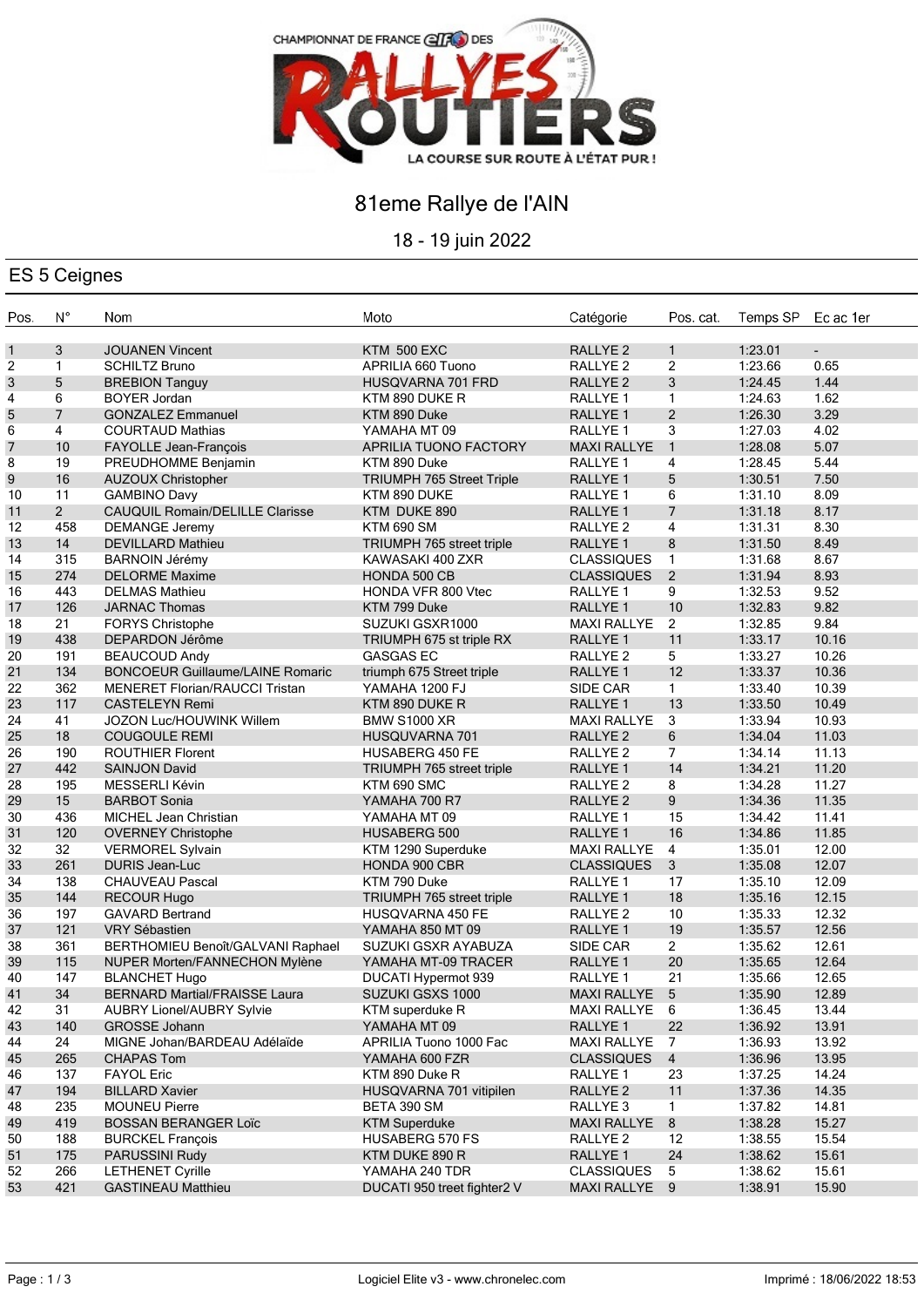# 81eme Rallye de l'AIN

### 18 - 19 juin 2022

### ES 5 Ceignes

| Pos.       | $N^{\circ}$ | Nom                                                        | Moto                                         | Catégorie                                 | Pos. cat.       | Temps SP           | Ec ac 1er      |
|------------|-------------|------------------------------------------------------------|----------------------------------------------|-------------------------------------------|-----------------|--------------------|----------------|
| 54         | 130         | <b>MESSERLI Olivier</b>                                    | YAMAHA 850 MT 09                             | <b>RALLYE 1</b>                           | 25              | 1:39.27            | 16.26          |
| 55         | 417         | <b>FAVARGER Mikaël</b>                                     | BMW R1250 GS Adv                             | <b>MAXI RALLYE</b>                        | 10              | 1:39.38            | 16.37          |
| 56         | 198         | <b>SCHMITT BAILER Arnaud</b>                               | KTM 690 Duke R                               | RALLYE <sub>2</sub>                       | 13              | 1:40.35            | 17.34          |
| 57         | 189         | RIOU Gaëtan                                                | <b>HUSABERG 570 FS</b>                       | RALLYE <sub>2</sub>                       | 14              | 1:40.40            | 17.39          |
| 58         | 365         | CAPDEVILLE Vincent/FOUET Francky                           | CHODA 1300 GSXR                              | <b>SIDE CAR</b>                           | 3               | 1:40.49            | 17.48          |
| 59         | 420         | <b>GRUMET Yves</b>                                         | APRILIA 1100 Tuono                           | <b>MAXI RALLYE</b>                        | 11              | 1:40.60            | 17.59          |
| 60         | 456         | VAUTHIER Mickaël                                           | YAMAHA MT 07                                 | <b>RALLYE 2</b>                           | 15              | 1:40.88            | 17.87          |
| 61         | 316         | <b>BARNOIN Patrick</b>                                     | YAMAHA XT 500                                | <b>ANCIENNES</b>                          | $\mathbf{1}$    | 1:41.38            | 18.37          |
| 62         | 270         | <b>LAROCHETTE Olivier</b>                                  | HONDA 900 CBR                                | <b>CLASSIQUES</b>                         | $6\phantom{1}6$ | 1:41.49            | 18.48          |
| 63         | 439         | <b>RAGE Kevin</b>                                          | APRILIA 900 Shiver                           | RALLYE 1                                  | 26              | 1:41.61            | 18.60          |
| 64         | 129         | <b>ROGINE Nicolas</b>                                      | TRIUMPH 675street triple R                   | RALLYE <sub>1</sub>                       | 27              | 1:41.67            | 18.66          |
| 65         | 418         | <b>CHOPIN Pierrick</b>                                     | YAMAHA MT 10                                 | <b>MAXI RALLYE</b>                        | 12              | 1:41.94            | 18.93          |
| 66         | 461         | THEVENON-DANIERE Nathanaël                                 | KTM 690 Duke                                 | <b>RALLYE 2</b>                           | 16              | 1:42.30            | 19.29          |
| 67         | 145         | <b>UNAL Thierry</b>                                        | KTM 890 DUKE R                               | RALLYE 1                                  | 28              | 1:42.49            | 19.48          |
| 68         | 143         | STEPHAN Pierre/LESOURD Rémi                                | KTM 890 Duke R                               | RALLYE <sub>1</sub>                       | 29              | 1:42.63            | 19.62          |
| 69         | 415         | DESTRAZ Jérémiah                                           | APRILIA 1100 Tuono factory                   | <b>MAXI RALLYE</b>                        | 13              | 1:43.04            | 20.03          |
| 70         | 490         | <b>GILLARD Quentin</b>                                     | KAWASAKI 650 KZ                              | <b>ANCIENNES</b>                          | $2^{\circ}$     | 1:43.06            | 20.05          |
| 71         | 264         | <b>JEUDY Yann</b>                                          | HONDA 750 VFR                                | <b>CLASSIQUES</b>                         | $\overline{7}$  | 1:43.16            | 20.15          |
| 72         | 464         | <b>VEUGLE Flavien</b>                                      | YAMAHA MT 07                                 | RALLYE <sub>2</sub>                       | 17              | 1:43.44            | 20.43          |
| 73         | 141         | <b>NOVET Thibaud</b>                                       | KAWASAZKI ZX 6R                              | RALLYE 1                                  | 30              | 1:43.62            | 20.61          |
| 74         | 271         | <b>DEBIZE Grégory</b>                                      | YAMAHA 850 TDM                               | <b>CLASSIQUES</b>                         | 8               | 1:44.00            | 20.99          |
| 75         | 272         | PIGEAT Richard                                             | SUZUKI 750 GSXR                              | <b>CLASSIQUES</b>                         | 9               | 1:44.03            | 21.02          |
| 76         | 237         | <b>FABRE Vincent</b>                                       | BETA 390 SM                                  | RALLYE <sub>3</sub>                       | $\overline{2}$  | 1:44.33            | 21.32          |
| 77         | 455         | PINCé Yann                                                 | HUSQVARNA 701                                | RALLYE <sub>2</sub>                       | 18              | 1:44.79            | 21.78          |
| 78         | 23          | <b>MASSON Hugues-Olivier</b><br><b>CHARDONNENS Yannick</b> | SUZUKI 1000 GSX S                            | <b>MAXI RALLYE</b>                        | 14              | 1:44.95            | 21.94          |
| 79         | 416         |                                                            | YAMAHA MT 10                                 | <b>MAXI RALLYE</b>                        | 15<br>31        | 1:45.07            | 22.06          |
| 80<br>81   | 118<br>435  | <b>CANALI Philippe</b><br><b>GAILLARD WILLY</b>            | YAMAHA 6OO fazer RJ                          | RALLYE <sub>1</sub><br><b>MAXI RALLYE</b> | 16              | 1:45.28<br>1:45.53 | 22.27<br>22.52 |
| 82         | 42          | <b>MOREL Yannick</b>                                       | KTM 1290 super adv S<br>DUCATI Hypermot 1100 | <b>MAXI RALLYE</b>                        | 17              | 1:45.58            | 22.57          |
| 83         | 236         | LEGODU Jérémy                                              | BETA 390 SM                                  | RALLYE <sub>3</sub>                       | 3               | 1:45.87            | 22.86          |
| 84         | 241         | PARMENTIER Julien                                          | KAWASAKI 500 GPZ                             | RALLYE <sub>3</sub>                       | $\overline{4}$  | 1:46.30            | 23.29          |
| 85         | 323         | <b>COUDURIER Thierry</b>                                   | YAMAHA 350 RDLC                              | <b>ANCIENNES</b>                          | 3               | 1:46.47            | 23.46          |
| 86         | 28          | <b>POTIER Guillaume</b>                                    | DUCATI multistrada 1260                      | <b>MAXI RALLYE</b>                        | 18              | 1:46.65            | 23.64          |
| 87         | 369         | LEPAGE Pauline/LEPAGE Damien                               | YAMAHA 1000 Neptune R1 ms-r                  | SIDE CAR                                  | $\overline{4}$  | 1:46.66            | 23.65          |
| 88         | 43          | <b>PAQUIN William</b>                                      | <b>APRILIA Tuono</b>                         | <b>MAXI RALLYE</b>                        | 19              | 1:46.73            | 23.72          |
| 89         | 474         | <b>VANHOLLEBEKE Pieter</b>                                 | HONDA 500 CB                                 | RALLYE <sub>3</sub>                       | 5               | 1:46.89            | 23.88          |
| 90         | 267         | <b>PUGET Charles Alexis</b>                                | HONDA 650 Africa Twin 1988                   | <b>CLASSIQUES</b>                         | $10$            | 1:47.46            | 24.45          |
| 91         | 437         | <b>BERNARD Loïc</b>                                        | SUZUKI 600 GSR                               | RALLYE <sub>1</sub>                       | 32              | 1:48.24            | 25.23          |
| 92         | 457         | <b>ORIOL Boris</b>                                         | KAWASAKI 650 ER 6N                           | <b>RALLYE 2</b>                           | 19              | 1:48.29            | 25.28          |
| 93         | 322         | <b>DUFOUR Marc</b>                                         | YAMAHA 350 RDLC                              | <b>ANCIENNES</b>                          | $\overline{4}$  | 1:48.33            | 25.32          |
| 94         | 466         | <b>SIGARI NICOLAS</b>                                      | SUZUKI 650 SV                                | <b>RALLYE 2</b>                           | 20              | 1:48.44            | 25.43          |
| 95         | 425         | <b>BOISSERIE Philippe/DIDERICH Anne</b>                    | <b>BMW GS adventure</b>                      | <b>MAXI RALLYE</b>                        | 20              | 1:48.62            | 25.61          |
| 96         | 22          | <b>BOURSIER Michel</b>                                     | KTM 990 SMT                                  | <b>MAXI RALLYE</b>                        | 21              | 1:48.84            | 25.83          |
| 97         | 146         | LOUSSEREAUX David                                          | Triumph 675 street triple                    | RALLYE 1                                  | 33              | 1:48.90            | 25.89          |
| 98         | 122         | <b>LESCANE Bruno</b>                                       | DUCATI 750 SSie                              | RALLYE 1                                  | 34              | 1:50.97            | 27.96          |
| 99         | 368         | BACON Franck/CRESCENZO Sébastien                           | <b>KTM 1190 RC8 R</b>                        | SIDE CAR                                  | 5               | 1:51.01            | 28.00          |
| 100        | 453         | <b>CECILLON Maxime</b>                                     | YAMAHA MT 09                                 | RALLYE <sub>1</sub>                       | 35              | 1:51.03            | 28.02          |
| 101        | 475         | <b>PRAS Thierry</b>                                        | KAWASAKI 600 ZXGR                            | <b>CLASSIQUES</b>                         | 11              | 1:51.24            | 28.23          |
| 102        | 187         | <b>MOLINET Denis</b>                                       | KAWASAKI 650 Versys                          | RALLYE <sub>2</sub>                       | 21              | 1:51.53            | 28.52          |
| 103        | 370         | COUDERC Gilles/COUDERC Angelina                            | <b>YAMAHA 12000 FJ</b>                       | SIDE CAR                                  | 6               | 1:51.83            | 28.82          |
| 104        | 149         | <b>VURPILLOT Simon</b>                                     | TRIUMPH 675 DAYTONA                          | RALLYE <sub>1</sub>                       | 36              | 1:52.43            | 29.42          |
| 105        | 424         | <b>MOLINARI Laurent</b>                                    | <b>APRILIA RSV Tuono</b>                     | <b>MAXI RALLYE</b>                        | 22              | 1:52.64            | 29.63          |
| 106        | 192         | <b>MESSEGHEM CHRISTIAN</b>                                 | KAWASAKI 650 VERSYS                          | RALLYE <sub>2</sub>                       | 22              | 1:53.20            | 30.19          |
| 107        | 440         | <b>HERICOURT Michel</b>                                    | KAWASAKI Z800                                | RALLYE 1                                  | 37              | 1:53.58            | 30.57          |
| 108<br>109 | 27<br>181   | <b>ESSID Hamza</b><br><b>GUILLEMOT Frédéric</b>            | YAMAHA MT 10<br>YAMAHA 700 Ténéré            | <b>MAXI RALLYE</b><br>RALLYE <sub>2</sub> | 23<br>23        | 1:53.81<br>1:55.58 | 30.80<br>32.57 |
| 110        | 116         | CADENET J. Philippe/AUBERT Christelle                      | KTM 790 Duke                                 | RALLYE <sub>1</sub>                       | 38              | 1:56.51            | 33.50          |
| 111        | 325         | POUTIER J.François                                         | HONDA 500 FT                                 | <b>ANCIENNES</b>                          | 5               | 1:57.14            | 34.13          |
| 112        | 467         | <b>MERLAUD Nicolas</b>                                     | YAMAHA MT 07                                 | RALLYE <sub>2</sub>                       | 24              | 1:57.31            | 34.30          |
| 113        | 326         | RIVOLLET Jean Yves                                         | GAUTHIER 250 F2                              | <b>ANCIENNES</b>                          | 6               | 1:57.44            | 34.43          |
| 114        | 321         | <b>JOUAN Salah</b>                                         | HONDA 900 Bol D'or                           | <b>ANCIENNES</b>                          | 7 <sup>7</sup>  | 1:58.43            | 35.42          |
| 115        | 183         | HANNIGSBERG Morgane                                        | KTM 690 Duke                                 | RALLYE <sub>2</sub>                       | 25              | 1:59.60            | 36.59          |
| 116        | 184         | PREVOST Arnaud                                             | YAMAHA XTZ 690                               | RALLYE <sub>2</sub>                       | 26              | 2:00.46            | 37.45          |
| 117        | 401         | <b>BENESTON Didier/BULOT Eric</b>                          | HONDA ACM 1000 Orion                         | SIDE CAR                                  | $7^{\circ}$     | 2:03.10            | 40.09          |
|            |             |                                                            |                                              |                                           |                 |                    |                |